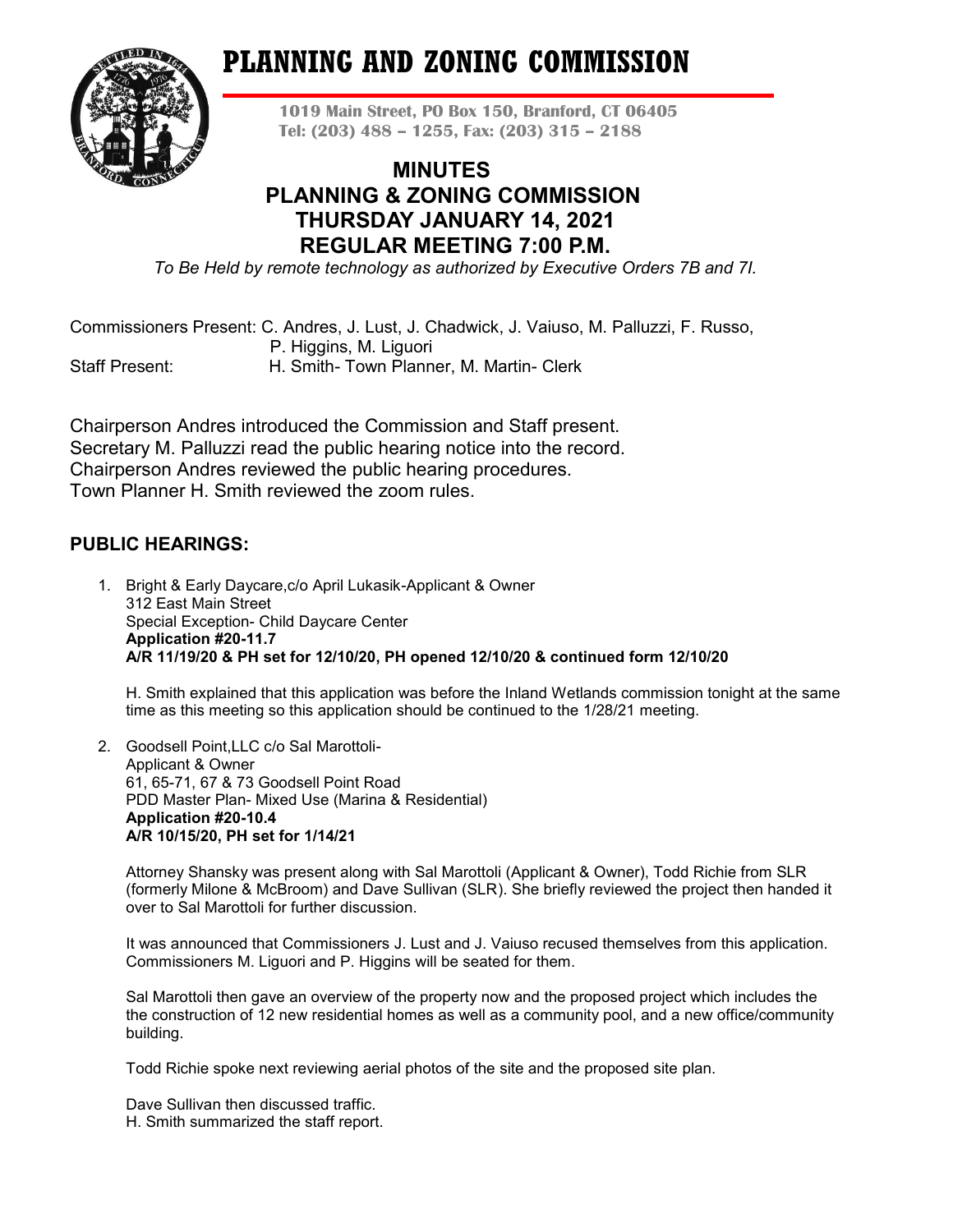### PUBLIC INPUT:

1. George Depoto- 60 Goodsell Pt. Rd- He talked about the stormwater pipes and how they did not extend to the end of the street. He noted his property as well as his neighbors receive a lot of the water runoff from the street. He said he loved the project but asked why the public area would move to the other side of the property. He mentioned that there is a lot of noise from the marina from fireworks and loud music and he thought he should bring it to someone's attention.

Sal Marottoli responded that he was not aware of the fireworks and noise issue. He said he will address the problem.

- 2. Ray Ingraham- He thought it was an outstanding project, very beautiful.
- 3. Tony Cavallaro- He said he was concerned about traffic, fill being brought in to the site, also water flow to the hydrant. He noted they have to dredge every 10 years.
- 4. Patty Kaiser- She said she thought it was a great project. She asked a question about fog lines.
- 5. Perry Maresca- (Chairman of Economic Development Commission)-He talked about the quality of life. He spoke highly of the project and sees no downside to it. He noted it will add to the town grand list as well as approve aesthetics and increase property values.

**Chairperson Andres announced the public hearing will remain open and will be continued at the next Planning & Zoning meeting on 1/28/21 at 7pm.**

3. John Petrofsky-Applicant Virginia C. Borgia-Owner 8 Sawmill Road Special Exception-for Grading (Section 6.8) **Application #20-12.2 A/R 12/10/20, PH set for 1/14/21**

**The Public Hearing did not open due to abutters' notices not being sent. This is rescheduled for the 1/28/21 Planning & Zoning meeting on 1/28/21.**

## **MINUTES: 11/19/20 & 12/10/20**

- **J. Chadwick made a motion to approve the 11/19/20 meeting minutes.**
- **J. Lust seconded the motion which passed unanimously.**
- **J. Lust made a motion to approve the 12/10/20 meeting minutes.**
- **J. Chadwick seconded the motion which passed unanimously.**

**CORRESPONDENCE:** No correspondence was discussed.

#### **OLD BUSINESS:**

- 1. Mariners Landing LLC, c/o Sal Marottoli-Applicant Anchor Reef Club at Branford, LLC c/o J. Ziegler-Owner 60 Maple Street Site Plan & Coastal Site Plan- Mixed Use Development **Application # 20-6.1 A/R 6/4/20, Decision Required by Date: same as Application #20-6.3**
- 2. Mariners Landing, LLC, c/o Sal Marottoli-Applicant Anchor Reef Club at Branford, LLC c/o J. Ziegler-Owner 60 Maple Street 3 Lot Resubdivision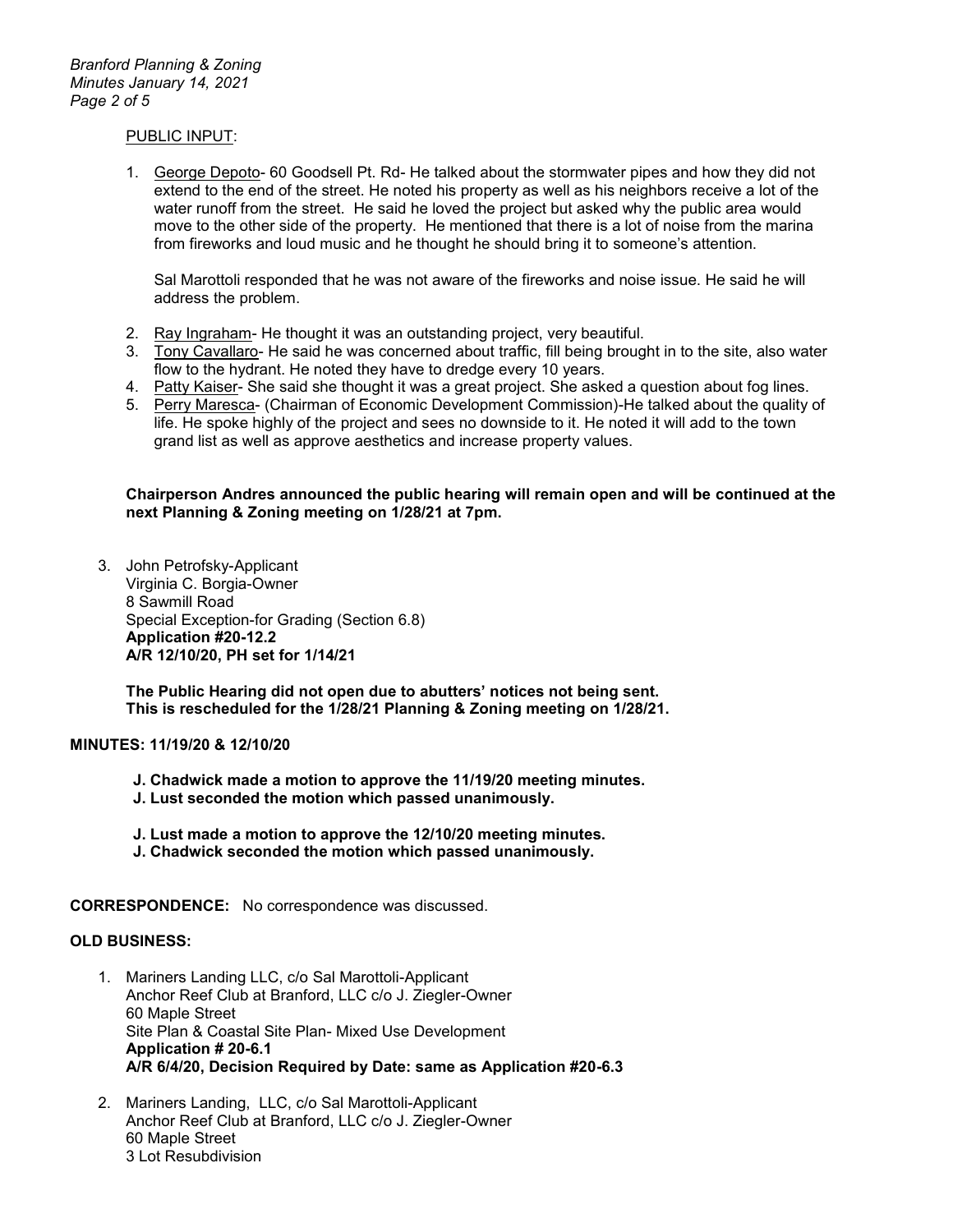*Branford Planning & Zoning Minutes January 14, 2021 Page 3 of 5*

## **Application # 20-6.2 A/R 6/4/20, PH opened 7/16/20, Public Hearing closed 11/19/20, Decision Required by Date: 1/23/20**

3. Mariners Landing, LLC, c/o Sal Marottoli-Applicant Anchor Reef Club at Branford, LLC c/o J. Ziegler-Owner 60 Maple Street PDD Modification/Master Plan Amendment- Mixed Use Development **Application # 20-6.3 A/R 6/4/20, PH opened 7/16/20, Public Hearing closed 11/19/20, Decision Required bv Date: 1/23/20**

Chairperson Andres noted that the Old Business items 1, 2 and 3 are being discussed together. The Applicant offered a time extension to the next meeting on 1/28/21 which the Commission accepted. **The Commission will vote on these 3 items at that meeting.**

H. Smith reviewed the PDD Resolution.

The Commission took a 5 minute break at 9:30 pm.

4. Stony Creek Estates, LLC-Applicant & Owner 47 Gould Lane Special Exception Modification-Residential Open Space Development-Modification to restriction on development of 10, 12, & 14 Luisa Court **Application #20-11.3 A/R 11/5/20 & PH to be set by Staff and Chairperson, Tabled from 12/10/20**

H. Smith noted that additional information is pending and this should be **TABLED.**

5. 49 Leetes Island Rd, LLC, c/o Syed Sami–Applicant Oil Barons Inc., c/o Robert Hartmann-Owner 49 Leetes Island Road Special Exception Modification- Convenience Store **Application #20-11.6 A/R 11/19/20 & PH to be set by Staff and Chairperson**

H. Smith said this application is incomplete and should be **TABLED to the 1/28/21 meeting.**

6. Tracey Milles - Applicant & Owner 148-172 Main Street PDD/Master Plan Modification-Change first floor use from Office to Residential **Application #20-11.9 A/R 11/19/20 & PH to be set by Staff and Chairperson, tabled from 12/10/20**

H. Smith said more information is needed for this application and should be **TABLED to the 1/28/21 meeting.**

7. 8 Howd LLC, c/o Nicholas Fischer-Applicant & Owner 8 Howd Avenue-2 Lot Subdivision **Application PZ#20-11.10 A/R 12/10/20**

H. Smith said more information is needed for this application and should be **TABLED to the 1/28/21 meeting.**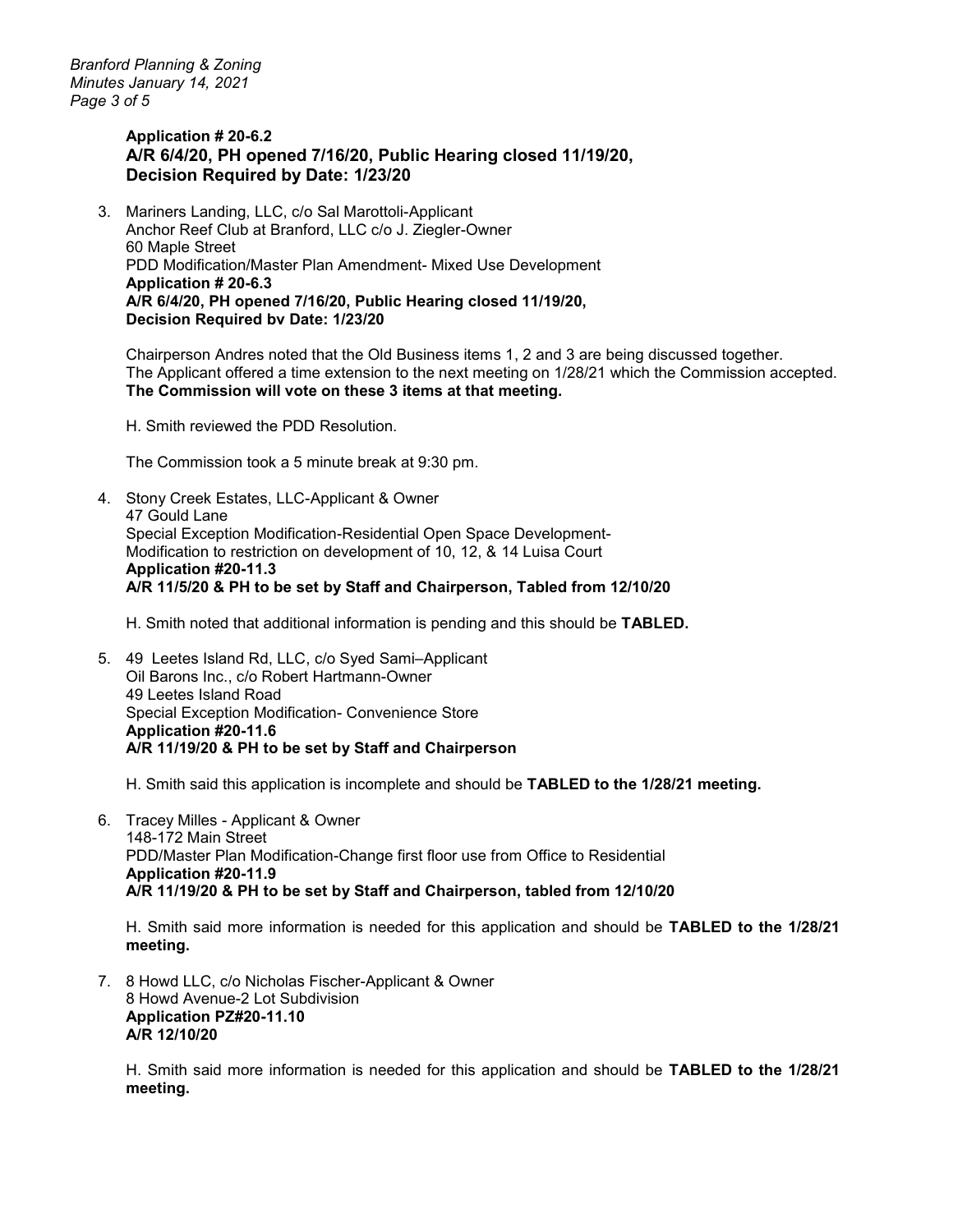*Branford Planning & Zoning Minutes January 14, 2021 Page 4 of 5*

> 8. Nicole Gerosa (Trustee)-Applicant & Owner 23-25 Linden Avenue Coastal Site Plan-Demo & Rebuild Single Family House **Application #20-11.11 A/R 12/10/20**

H. Smith noted that a Special Exception application is being submitted for this property. The Commission will review them both together. This item is **TABLED to the 1/28/21 Planning & Zoning Meeting.** 

#### **NEW BUSINESS:**

1. Marc Wallman-Applicant Donald Anderson (Executor)-Owner of 40 Thimble Farms Rd. Anthony J. & Jean A. Cerino-Owner of 44 Thimble Farms Rd. Subdivision Modification **Application #20-12.1 To be A/R**

Attorney Marc Wallman (Applicant) was present and reviewed the lot line revision map. He explained during a recent survey of 44 Thimble Farms Rd. they noticed an slight encroachment. So, to alleviate this, 44 Thimble Farms Rd. will convey that area to 40 Thimble Farms Road. He also noted that Pine Orchard Zoning confirms that after this revision, both lots will conform to their zoning regulations.

**J. Lust made a motion to approve the lot line revision between 40 & 44 thimble Farms Road with the finding it does not constitute a Subdivision or Resubdivision. J. Chadwick seconded the motion which passed unanimously.** 

2. Lisa L. Lattanza-Applicant & Owner 243 Linden Avenue Coastal Site Plan-Demo & Rebuild Single Family House **Application #20-12.3 To be A/R**

The Commission A/R and **Tabled to the 1/28/21 Planning & Zoning Meeting.** 

- 3. Nicole Gerosa (Trustee)-Applicant & Owner 23-25 Linden Avenue Special Exception- For Grading (Section 6.8)
	- **J. Vaiuso made a motion to add Item#3 to the agenda. J. Chadwick seconded the motion which passed unanimously.**

# **OTHER BUSINESS:**

- 1. Bond Establishment for 80 Bradley Street **J. Lust made a motion to approve the Bond establishment for 80 Bradley Street. J. Chadwick seconded the motion which passed unanimously.**
- 2. Referral from Pine Orchard Zoning Commission-Zoning Regulation Amendment H. Smith explained that when amendments are made to the regulations in Pine Orchard or Short Beach zoning commissions, it enacts a provision in the state statues. Because, in Branford there is a combined Planning & Zoning Commission and if the Pine Orchard Zoning Commission or the Short Beach Zoning Commissions propose a regulation amendment, they need to make a referral for a report from the Planning commission.